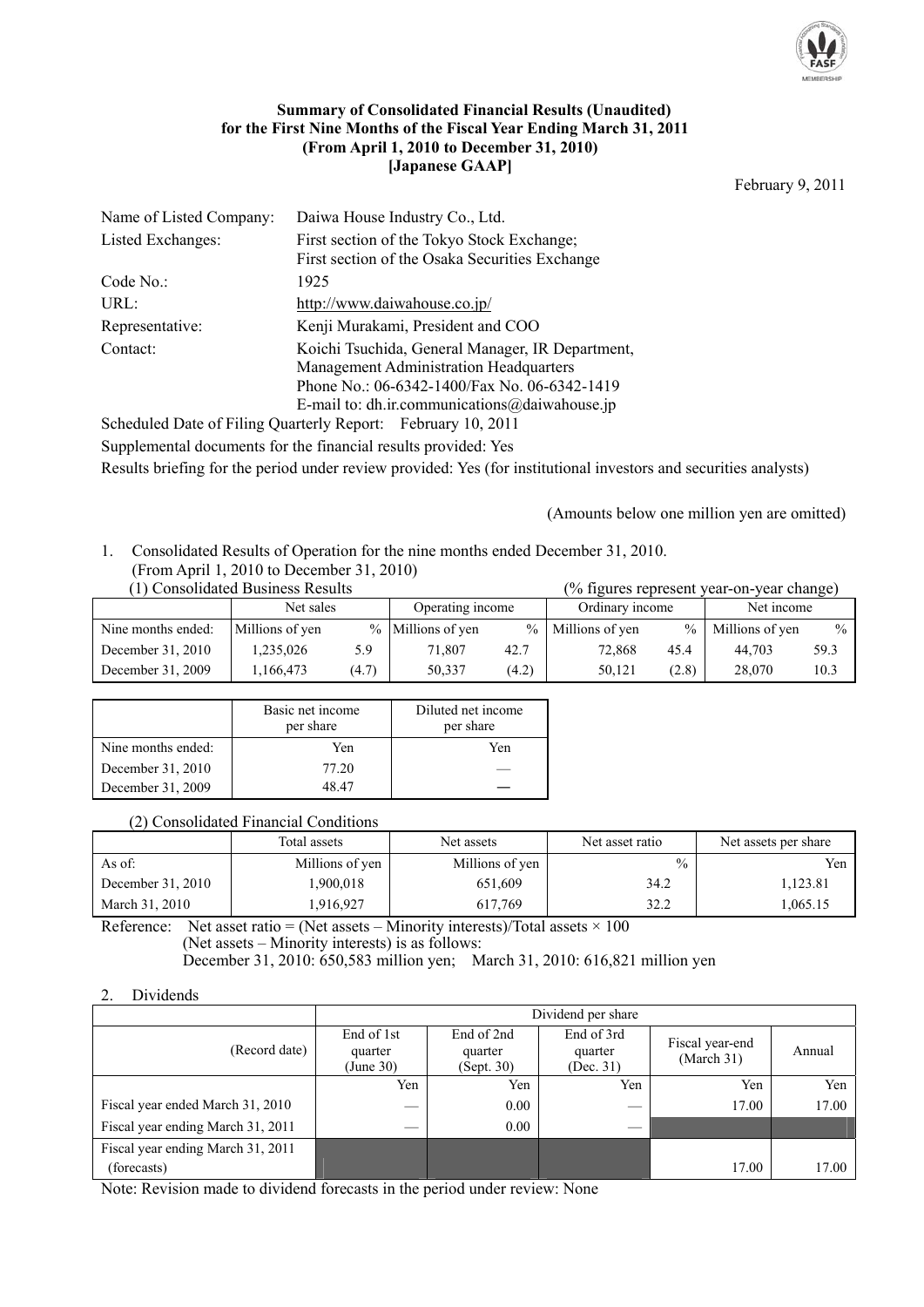#### 3. Consolidated Business Forecasts for the Fiscal Year Ending March 31, 2011 (From April 1, 2010 to March 31, 2011)

(% figures represent year-on-year change)

|                                      | Net sales       |               | Operating income |      | Ordinary income     |        | Net income      |               | Basic net<br>income<br>per share |
|--------------------------------------|-----------------|---------------|------------------|------|---------------------|--------|-----------------|---------------|----------------------------------|
|                                      | Millions of yen | $\frac{0}{0}$ | Millions of yen  |      | $%$ Millions of yen | $\%$ 1 | Millions of yen | $\frac{0}{0}$ | Yen                              |
| Fiscal year ending<br>March 31, 2011 | 1.660.000       | 3.1           | 85,000           | 35.5 | 80,000              | 33.3   | 36,000          | 88.4          | 62.17                            |

Note: Revision made to business forecasts in the period under review: None

- 4. Others (For details, please refer to "Other Information" of "the Attached Material," on page 8.)
- (1) Changes in Significant Subsidiaries during the period under review: None Note: The above refers to changes in specified subsidiaries associated with changes in the scope of consolidation.
- (2) Application of Simplified Accounting Methods and/or Unique Accounting Methods: None Note: The above refers to application of Simplified Accounting Methods and/or Accounting Methods Unique to the Preparation of the Quarterly Consolidated Financial Statements.
- (3) Changes in Accounting Policies, Procedures and Methods of Presentation
	- 1) Changes made due to amendment of accounting standards: Yes
	- 2) Changes made due to reasons other than 1): None
		- Note: The above refers to changes in Accounting Policies, Procedures and Methods of Presentation for the Preparation of the Quarterly Consolidated Financial Statements, recorded in "Changes under Basic Significant Matters Regarding Preparation of the Quarterly Consolidated Financial Statements."
- (4) Number of Issued and Outstanding Shares (Common Stock)

1) Number of shares at the end of the period (including treasury stock)

| As of December 31, 2010   599,921,851 shares   As of March 31, 2010 |  | 599,921,851 shares |
|---------------------------------------------------------------------|--|--------------------|
|                                                                     |  |                    |

2) Number of treasury stock at the end of the period

| As of December 31, 2010<br>As of March 31, 2010<br>20,829,959 shares<br>21,013,216 shares |  |  |  |
|-------------------------------------------------------------------------------------------|--|--|--|
|                                                                                           |  |  |  |

3) Average number of shares during the period (for the nine months under review)

| Nine months ended<br>December 31, 2010 | 579,061,891 shares | Nine months ended<br>December 31, 2009 | 579,144,903 shares |
|----------------------------------------|--------------------|----------------------------------------|--------------------|
|                                        |                    |                                        |                    |

#### **\* Presentation of implementing the quarterly review procedures**

 As of the time when the financial results for the period under review are disclosed, the Group had completed the reviewing (checking) procedures for the quarterly consolidated financial statements as laid down by the Financial Instruments and Exchange Law.

#### **\* Remarks on appropriate use of forecasted results of operation and other special matters**

(Notes regarding forward-looking statements)

Consolidated business forecasts are based on assumptions in light of the information available as of the date of announcement of this material and the factors of uncertainty that may possibly impact the future results of operation. The Group's actual results may differ significantly from those presented herein as a consequence of numerous factors such as the financial market, economic conditions, competitor situations and fluctuations in land prices. Please refer to the section of "Qualitative Information Regarding Consolidated Business Forecasts" of "the Attached Material" on page 7 for details.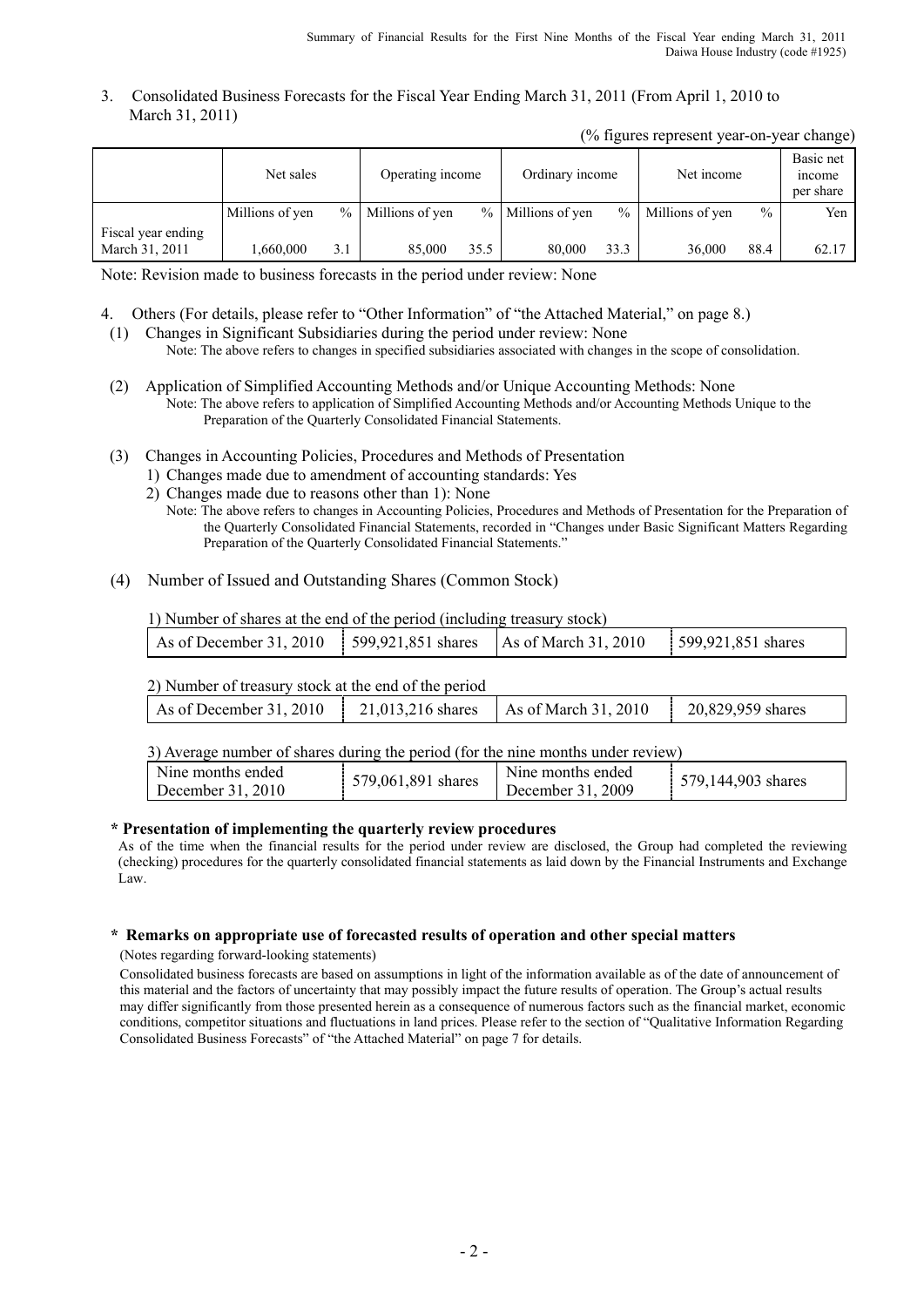## ○**Contents of the Attached Material**

| 1. Qualitative Information Regarding Consolidated Results for the First Nine Months under Review  4 |
|-----------------------------------------------------------------------------------------------------|
|                                                                                                     |
|                                                                                                     |
|                                                                                                     |
|                                                                                                     |
|                                                                                                     |
|                                                                                                     |
|                                                                                                     |
|                                                                                                     |
|                                                                                                     |
|                                                                                                     |
|                                                                                                     |
|                                                                                                     |
|                                                                                                     |
|                                                                                                     |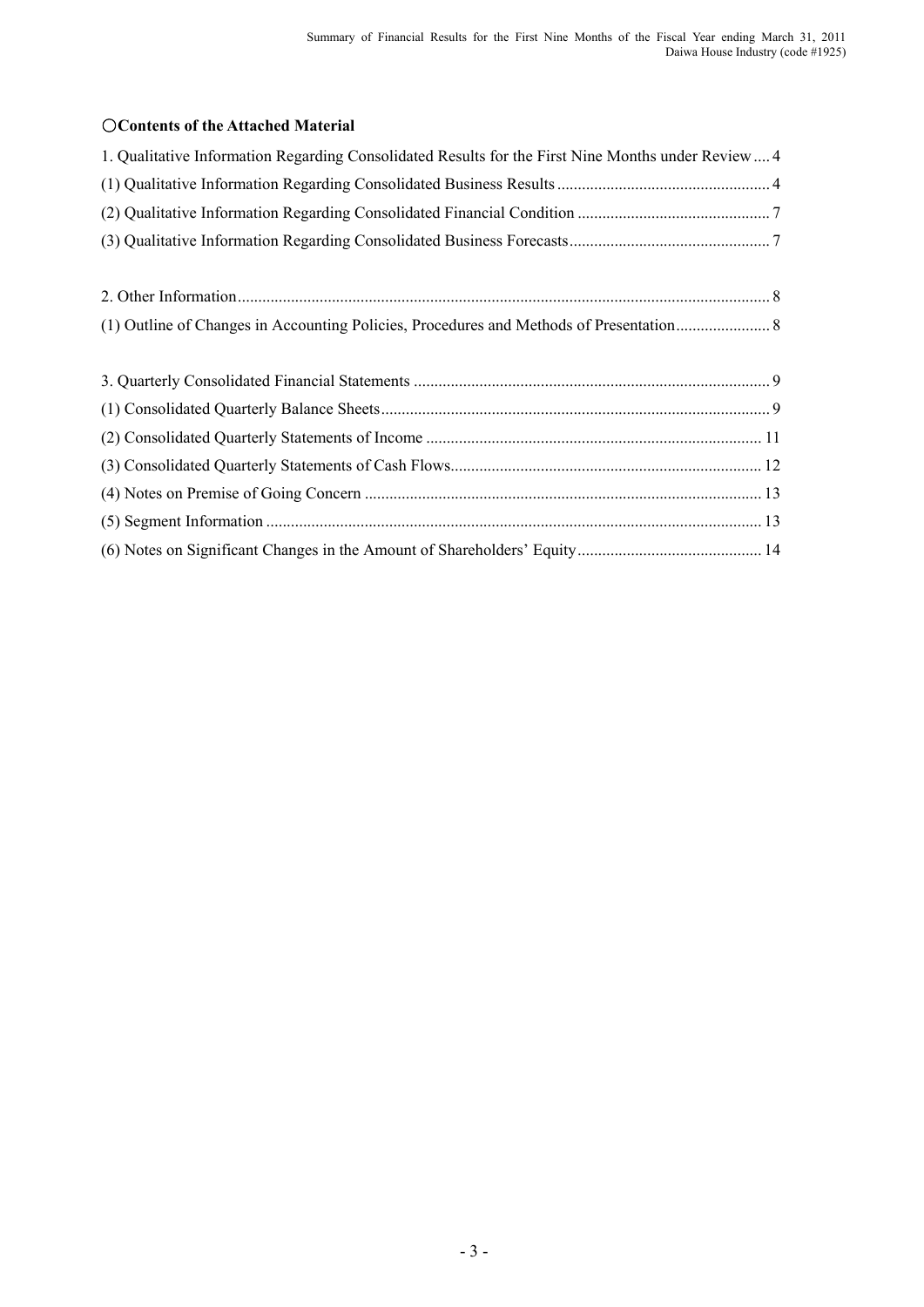## **1. Qualitative Information Regarding Consolidated Results for the First Nine Months under Review**

## **(1) Qualitative Information Regarding Consolidated Business Results**

The Japanese economic environment remained severe during the first nine months of fiscal 2010 (the year ending March 31, 2011). This was due principally to the rapid appreciation of the yen, a slowdown in global economic growth, and the diminishing effects of the government's economic stimulus measures. All this exacerbated the sluggishness of exports and production.

In the housing industry, the authorities expanded the scope of tax exemption for gifts for the purpose of housing acquisition, and also extended the terms of application of the preferential interest-rate for *Flat 35* fixed mortgage loans, and expanded the scope of the eco-points system for housing. These measures were seen to be effective, and new housing construction starts during the period under review (excluding rental housing) showed a slight overall recovery trend.

Amid these economic circumstances, the Daiwa House Group recognized that realizing further management efficiency was an issue of urgent importance. We therefore took steps to improve performance in all our business segments by focusing on four key policies: bolstering our proposal ability in core businesses; expanding the scale of our business in growing markets; promoting real estate development in China; and placing priority on rigorous cash flow management.

In our Single-Family Houses Business, which is one of the keys to our plan to bolster our proposal ability in core businesses, as one of our eco-friendly initiatives we opened the SMA×Eco HOUSE, a model house fitted with lithium-ion storage batteries – the first such in Japan – and have commenced testing to demonstrate the effectiveness of this system. Among new products, we launched the xevo YU, a flexible-design house that can be easily adapted to changes in the makeup of the owner's family and different stages of their life cycle, enabling two generations to live together. It also features zero net energy consumption thanks to our newly-designed Hybrid Ecology Roof, which enables installation of a large-scale photoelectric power generation system. We also launched the xevo CLEVA house model, targeted at double-income households. This house features as standard a new type of space specially designed for women, with make-up facilities, called the Cocoom.

In initiatives to expand the scale of our business in growing markets, we strengthened collaboration among Group member companies in the home renovation business, with the aim of improving our collection of market data and raising operational efficiency.

With regard to our plans to promote real estate development in China, we took the decision to commence work on a development project in the city of Wuxi, Jiangsu Province, in China's coastal belt. The project will comprise approximately 400 residential units, including both single-family houses and condominiums.

In the Group's CSR initiatives, with the goal of helping create a society in which people can live in harmony with the natural environment, we became the first housing maker to adopt a comprehensive basic policy on biodiversity and to draw up a specific action agenda. We also laid down guidelines on the development of lot-subdivision land for housing and methods of procurement of wooden building materials. In addition, we held meetings with our stakeholders – inviting public participation – to strengthen the Group's relationships with its stakeholders as a whole.

As a result of the above, the Daiwa House Group posted consolidated net sales for the nine months under review of 1,235,026 million yen, up 5.9% year-on-year. Ordinary income was 72,868 million yen, up 45.4 % year-on-year. Net income amounted to 44,703 million yen, up 59.3% year-on-year.

Results by business segment are as follows.

## **Single-Family Houses Business**

In the Single-Family Houses Business we took steps to expand the marketing of houses in our xevo series in conformity with the Japanese government's measures to support home buyers. Our xevo models feature standard specifications that satisfy the certification criteria of the High Quality Long-Term Housing Model adopted by the government, and qualify for housing eco-point system. Also, as our own housing acquisition support initiatives, for customers wishing to buy a single-family house, we began issuing "xevo eco-points," and our "Daiwa House Child Allowances," as well as running a campaign titled "Daiwa House Reduced-Interest Rate Housing Loans."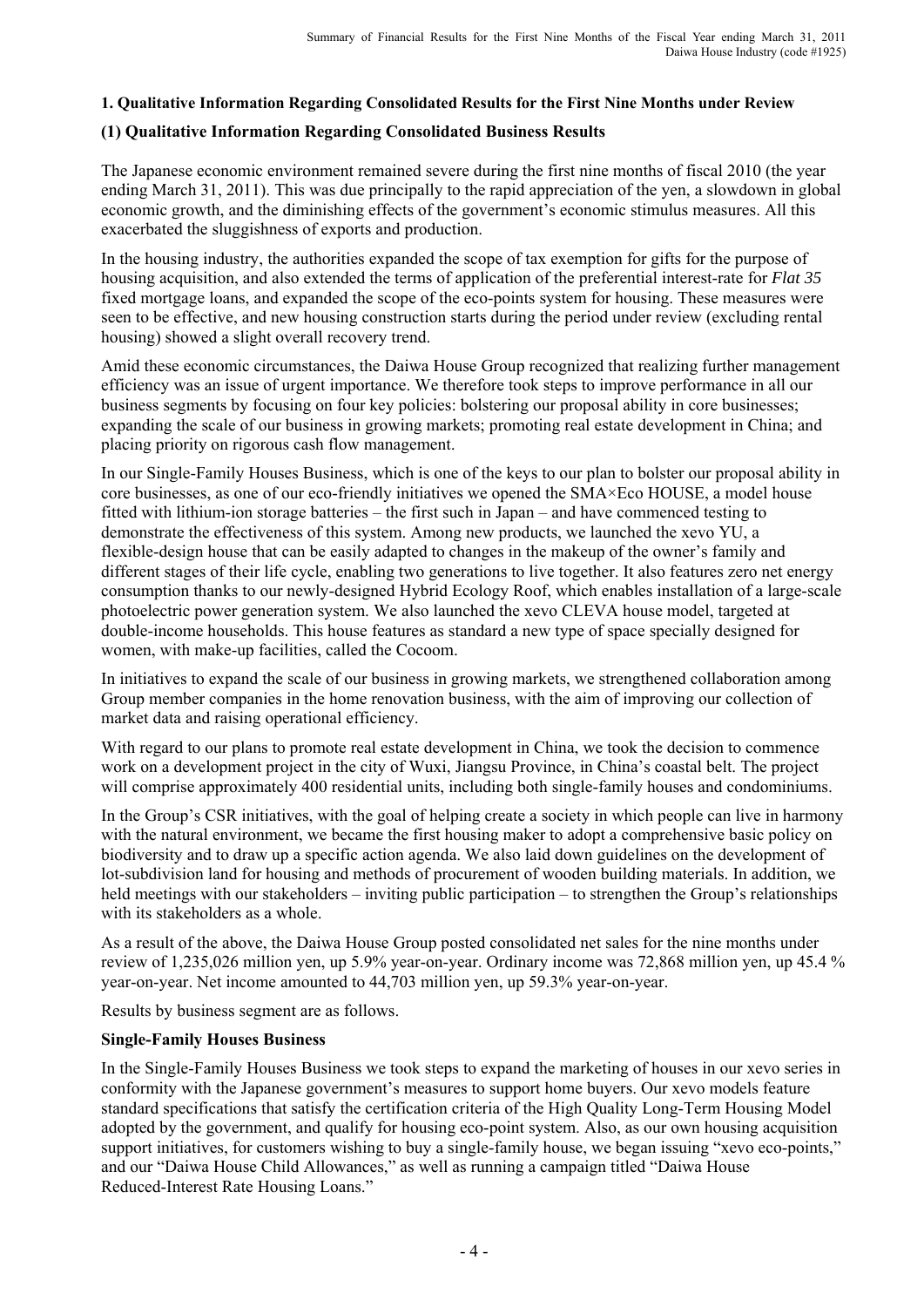Among new products, we launched the xevo YU, a flexible-design house that can be easily adapted to changes in the makeup of the owner's family and different stages of their life cycle, enabling two generations to live together. It also features zero net energy consumption thanks to our newly-designed Hybrid Ecology Roof, enabling installation of a large-scale photoelectric power generation system. And in a collaboration with the skincare brand SK-II (MAX Factor), we designed and launched the xevo CLEVA house model. This model is targeted at double-income households, and features as standard our new Cocoom Space specially designed for women, with make-up facilities.

As a result, sales of this segment amounted to 239,182 million yen, and operating income was 10,942 million yen.

## **Rental Housing Business**

In the Rental Housing Business, we launched on the market two models featuring enhanced security – the two-story Séjour WIT-S and the three-story Séjour OTT's-S – which both come with ALSOK's Home Security System as standard. We also took steps to expand our business with the launch of the four-story Urbanwel Dizzo, which addresses the diverse land-use needs of landowners as well as the wide variety of tenant lifestyles.

As a result, sales of this segment amounted to 366,092 million yen, and operating income was 35,999 million yen.

## **Condominiums Business**

During the nine-month period under review, we continued to supply the kind of high-value-added condominium developments needed in today's society. These included The Residence CHITOSE FUNABASHI (Tokyo), which embodies our theme of "green" living in harmony with nature, as well as the Premist Chihaya Tower Twin Marks (Fukuoka), a high-rise seismic isolation twin-tower condominium project featuring superior services and common facilities. Meanwhile, we also began selling condominium units at the D'Grafort Lake Town development (Saitama), which became the first condominium development in Japan to issue and sell the "Certificate of Green Power" (in this program, a condominium development can be awarded this Certificate if it has excellent energy-saving performance, and can then sell on the certificate as a kind of 'credit') thanks to the solar heating panel system that we have installed, which provides the development with "environmental value-added."

As a result, sales of this segment amounted to 94,677 million yen, and operating income was 2,444 million yen.

## **Existing Home Business**

In the Existing Home Business, we made efforts to strengthen collaboration between Group companies while also putting in place even more effective systems for marketing, design, construction and installation, and implemented measures to raise our comprehensive proposal capabilities. We also took advantage of the government's housing eco-point system in our marketing, and succeeded in realizing increased orders for renovation work.

As a result, sales of this segment amounted to 44,428 million yen, and operating income was 3,299 million yen.

## **Commercial Facilities Business**

In the Commercial Facilities Business, the Group made use of planning and proposal-driven sales centered on roadside store development, leveraging its abundant land-related data and expertise in store-opening support for tenant businesses. In April 2010 we opened the commercial complex Foleo Shobu (Saitama), and in October we welcomed new tenants to a newly renovated and reopened commercial complex under the name of Foleo Hakata (formerly QiZ Mall Hakata, Fukuoka).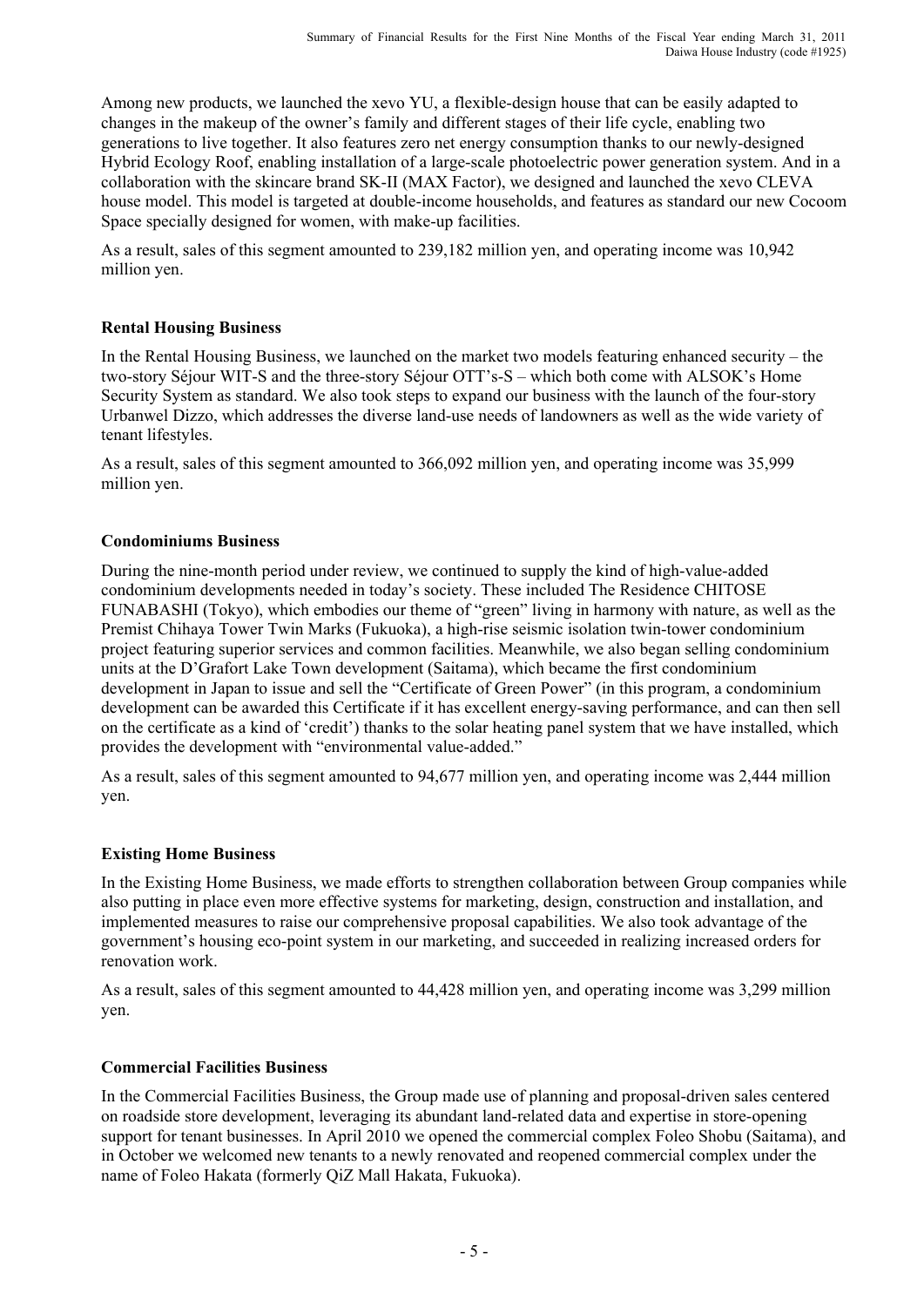Daiwa Lease Co., Ltd., which manages commercial facilities, promoted the nationwide deployment of Frespo open mall commercial facilities designed for small trading areas. With the opening of four Frespo facilities: the Frespo Houki (Tottori), the Frespo Seifushinto (Hiroshima), the Frespo Rokucho-no-me (Miyagi), the Frespo Yokote II (Akita) and, Isezaki Commercial Facilities (Gumma), there is now a total of 126 Frespo facilities in Japan.

As a result, sales of this segment amounted to 199,776 million yen, and operating income was 24,216 million yen.

## **Business and Corporate Facilities Business**

In the Business and Corporate Facilities Business, we leveraged Group synergies to develop large-scale logistics facilities and to overhaul and construct retail stores as well as manufacturing and food-production facilities that were consolidated as a result of corporate mergers. In addition, we actively pursued development proposals for private nursing care facilities and rental housing for the elderly. We received an order for the Hokusetsu-Sanda Techno ParkII (Hyogo), a large industrial park development project, by making use of our effective consulting services through accumulated construction know-how and market data.

As a result, sales of this segment amounted to 138,528 million yen, and operating income was 9,517 million yen.

## **Health & Leisure Business**

Circumstances remained severe in the Resort Hotels Division, as consumers continued to keep a tight hold on their money amid persistent deflation. However, customer footfall during the Golden Week holidays, the summer vacation period, and the autumn travel period rose year-on-year thanks to our quality guest service and our marketing efforts, emphasizing the customer satisfaction and encouraging repeat visits.

In the Fitness Clubs Division, we continued to develop new-concept urban-type fitness facilities clubs designed to optimally meet the individual needs of their respective local markets. Under this initiative, we opened the Premium Sports Club NAS GINZA (Tokyo) in June 2010 and the Premium Sports Club NAS Roppongi (Tokyo) in July. In November, in line with the reopening after renovation of the Foleo Hakata commercial facility, we opened the Sports Club NAS Hakata (Fukuoka). This fitness club offers a full range of facilities and can be used in reasonable prices.

In October Nippon Athletic Service (NAS) Co., Ltd. changed its name to Sports Club NAS Co., Ltd., to more closely integrate the corporate name and concept.

As a result, sales of this segment amounted to 46,031 million yen, and operating income was 258 million yen.

## **Other Businesses**

In the Environment and Energy Business Division, we provided comprehensive solutions to energy-related issues that our customers face in areas: energy-saving systems such as LEDs and other high-efficiency lighting, air conditioning and other uses; energy-creating system such as solar power generation systems; and energy storage systems such as lithium-ion batteries. We also teamed up with a major convenience store operator for a nationwide rollout of the "Next-Generation CO<sub>2</sub> Model for Convenience Store" proposed by the Ministry of Land, Infrastructure, Transport and Tourism (MLIT) as one of its model projects for  $CO<sub>2</sub>$ emissions reduction in housing and buildings. In addition, we applied for the first emissions credits under the Tokyo Metropolitan Government's carbon-credit system for emissions trading. This marks a new departure for the Group in the emissions credits business, and we explored many different projects in the environmental field during the term under review.

In the City Hotels Division, during the period under review we opened six new Daiwa Roynet Hotels: the Okinawa Kencho-Mae (Okinawa), the Osaka Uehonmachi (Osaka), the Sendai (Miyagi), the Nagoya Shinkansen-Guchi (Aichi), the Kyoto Hachijo-Guchi (Kyoto), and the Yokohama-Kannai (Kanagawa),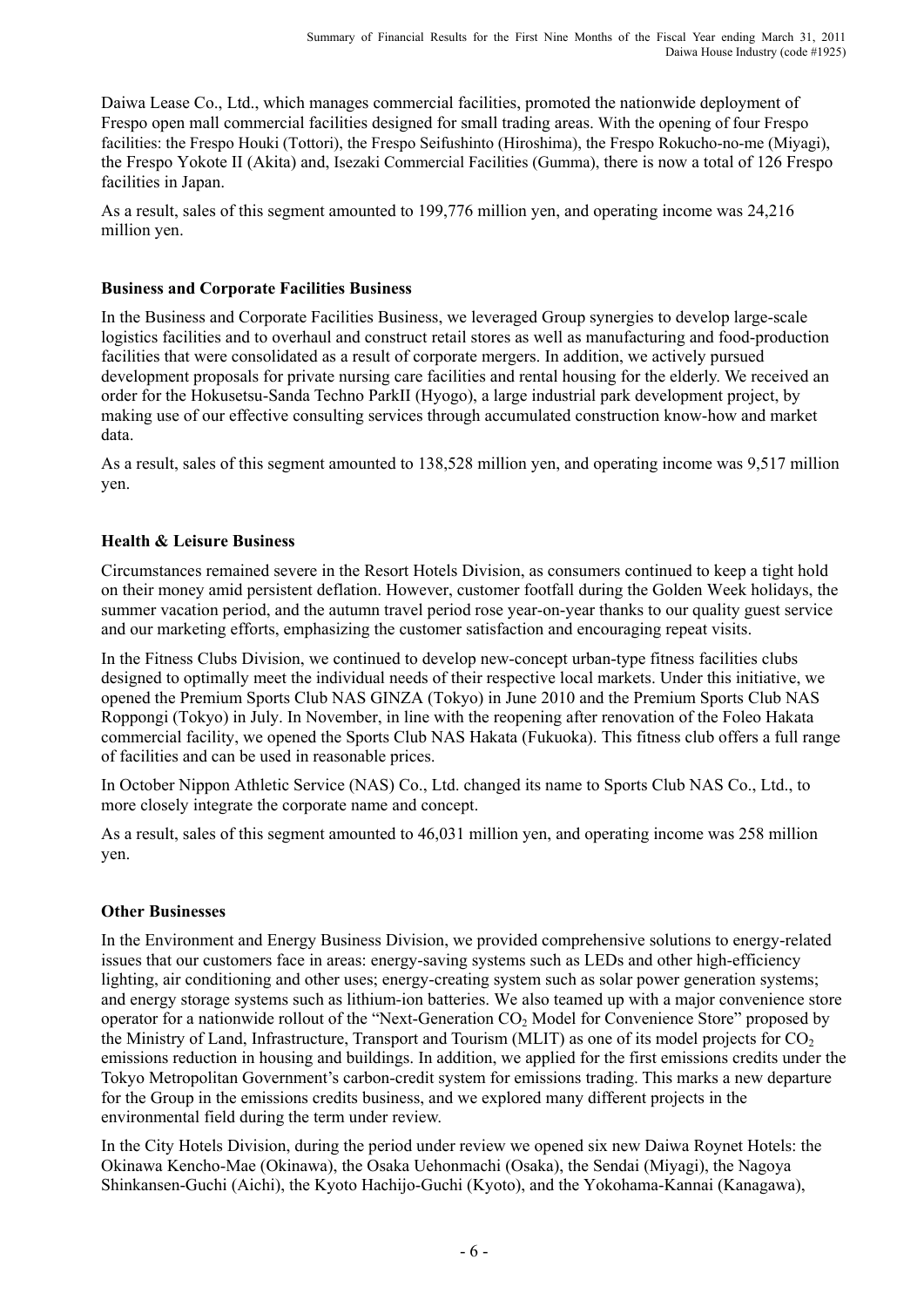giving us a total of 28 city hotels in 23 cities. We also actively introduced new marketing plans, such as special packages combining hotel stays with airline tickets, and acceptance of payments with the China UnionPay card used by tourists from China.

As a result, sales of this segment amounted to 165,092 million yen, and operating income was 3,043 million yen.

## **(2) Qualitative Information Regarding Consolidated Financial Condition**

Total assets as of December 31, 2010 decreased by 16,909 million yen from 1,916,927 million yen as of March 31, 2010, to 1,900,018 million yen. This was mainly attributable to a decrease in cash and deposits due to payment of income taxes and repayment of loans, despite an increase in accounts receivable-trade.

Total liabilities as of December 31, 2010 decreased by 50,748 million yen from 1,299,157 million yen as of March 31, 2010, to 1,248,409 million yen. This was mainly attributable to a decrease in income tax payable and loans payable, despite the recording of asset retirement obligations under application of the "Account Standard for Asset Retirement Obligations."

Net assets as of December 31, 2010 increased by 33,839 million yen from 617,769 million yen as of March 31, 2010, to 651,609 million yen. This result principally reflected the recording of net income in the amount of 44,703 million yen for the nine months under review, despite the recording of cash dividends paid for the previous fiscal year.

## **(3) Qualitative Information Regarding Consolidated Business Forecasts**

No changes have been made to the forecasts for fiscal 2010 (ending March 31, 2011) issued at the time of the Group's Summary of Financial Results for the First Six Months of the Fiscal Year Ending March 31, 2011, made public on November 9, 2010.

Although the unrecognized actuarial differences for employees' retirement benefits are posted lump-sum in the consolidated fiscal years that they occur, the forecasts do not include an operating gain or loss on pension assets, nor actuarial differences arising from a change in discount rates in cases where the market interest rate diverges substantially from the discount rate used to calculate retirement benefit liabilities. In future, financial market trends, including stock market trends, could have a material impact on the Group's business performance and financial standing.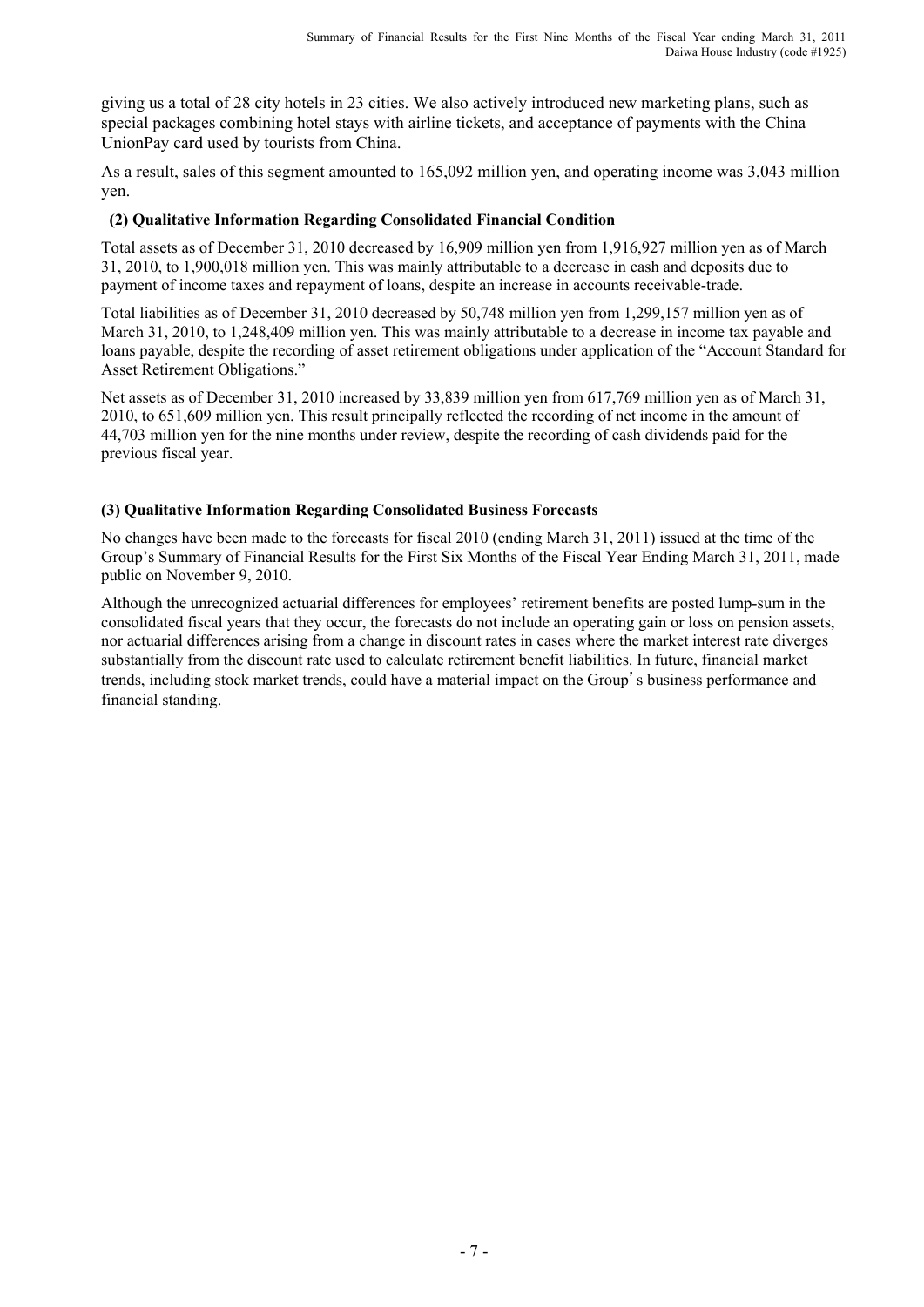## **2. Other Information**

## **(1) Outline of Changes in Accounting Policies, Procedures and Methods of Presentation**

#### ● **Changes in matters related to accounting standards**

#### **1. Application of Accounting Standard for Equity Method of Accounting for Investments and Practical Solution on Unification of Accounting Policies Applied to Associates Accounted for Using the Equity Method**

With effect from the first quarter of FY2010, we have applied the Accounting Standard for Equity Method of Accounting for Investments (ASBJ Statement No. 16, issued on March 10, 2008) and the Practical Solution on Unification of Accounting Policies Applied to Associates Accounted for Using the Equity Method (PITF No. 24, issued on March 10, 2008).

No effects of this change on the financial statements are recorded.

## **2. Application of Accounting Standard for Asset Retirement Obligations**

With effect from the first quarter of FY2010, we have applied the Accounting Standard for Asset Retirement Obligations (ASBJ Statement No.18, issued on March 31, 2008) and the Guidance on Accounting Standard for Asset Retirement Obligations (ASBJ Guidance No. 21, issued on March 31, 2008).

As a result of this application, operating income and ordinary income for the nine months under review decreased by 1,157 million yen, respectively, and income before income taxes and minority interests for the nine months under review decreased by 3,962 million yen. The change in the asset retirement obligation amount resulting from the application of this accounting standard, etc. is 22,583 million yen.

## ● **Changes in methods of presentation**

#### Consolidated quarterly statements of income

We have applied the Cabinet Office Ordinance partially revising rules for financial statements, etc. (Cabinet Office Ordinance No.5, issued on March 24, 2009), which is based on the Accounting Standard for Consolidated Financial Reporting (ASBJ Statement No. 22, issued on December 26, 2008). Accordingly, an item, "Income before minority interests" is presented for the nine months under review.

#### (Additional information)

#### **●Discrepancy arising from incorrect accounting procedures at a subsidiary**

It was recently discovered that the Auto & Leasing Division of wholly-owned subsidiary Daiwa Lease Co., Ltd. of the Company had carried out incorrect accounting procedures over a number of prior years. Specifically, the Division did not appropriately transfer expenses involved in leasing operations during that period to "cost of sales."

In line with the results of investigations by Daiwa Lease and the Company, in the consolidated financial statements of the Company for the first nine months under review, the aggregate amount of 1,415 million yen understated up to the March 31, 2010 term-end is recognized in the loss on prior period adjustment under extraordinary loss. The 42 million yen loss for the first nine-month period under review is recognized as cost of sales, after the 1,457 million yen prepaid expense excessively posted in "other" in current assets.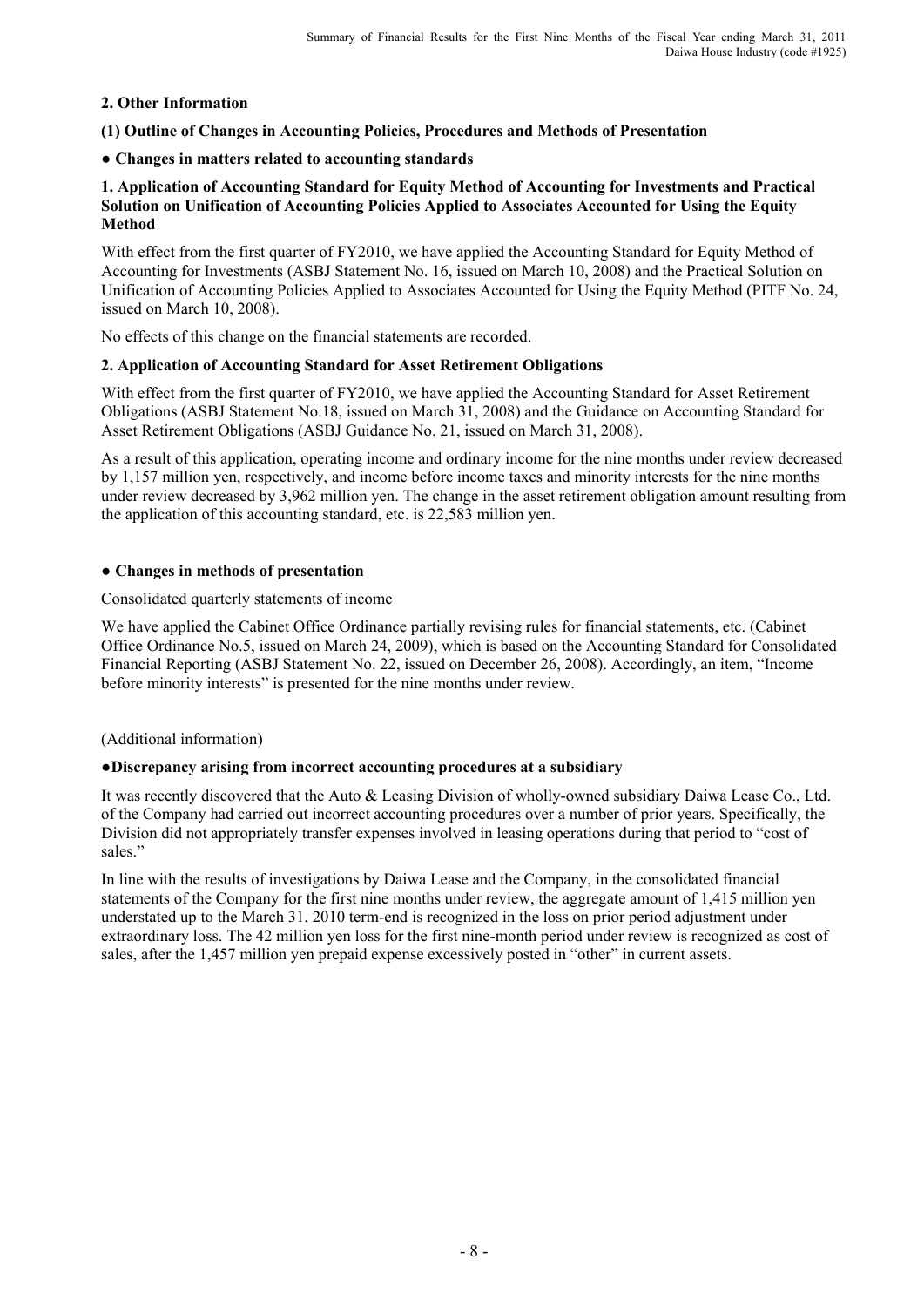## **3. Quarterly Consolidated Financial Statements**

## **(1) Consolidated quarterly balance sheets**

|                                                                                          |                         | (Millions of yen)    |
|------------------------------------------------------------------------------------------|-------------------------|----------------------|
|                                                                                          | As of December 31, 2010 | As of March 31, 2010 |
| Assets                                                                                   |                         |                      |
| Current assets                                                                           |                         |                      |
| Cash and deposits                                                                        | 126,058                 | 179,792              |
| Notes receivable, accounts receivable from completed<br>construction contracts and other | 86,488                  | 75,815               |
| Short-term investment securities                                                         | 6                       | 6                    |
| Costs on uncompleted construction contracts                                              | 15,418                  | 15,098               |
| Real estate for sale                                                                     | 214,391                 | 227,842              |
| Real estate for sale in process                                                          | 45,397                  | 33,380               |
| Land for development                                                                     | 3,275                   | 3,761                |
| Merchandise and finished goods                                                           | 11,321                  | 10,996               |
| Work in process                                                                          | 5,729                   | 2,758                |
| Raw materials and supplies                                                               | 6,409                   | 6,165                |
| Other                                                                                    | 123,147                 | 125,830              |
| Allowance for doubtful accounts                                                          | (1,765)                 | (2,690)              |
| Total current assets                                                                     | 635,879                 | 678,757              |
| Noncurrent assets                                                                        |                         |                      |
| Property, plant and equipment                                                            |                         |                      |
| Buildings and structures                                                                 | 613,672                 | 594,317              |
| Accumulated depreciation                                                                 | (273, 317)              | (260, 585)           |
| Buildings and structures, net                                                            | 340,355                 | 333,731              |
| Land                                                                                     | 393,258                 | 389,587              |
| Other                                                                                    | 141,160                 | 143,371              |
| Accumulated depreciation                                                                 | (92, 463)               | (88,079)             |
| Other, net                                                                               | 48,697                  | 55,291               |
| Total property, plant and equipment                                                      | 782,311                 | 778,610              |
| Intangible assets                                                                        | 20,462                  | 20,153               |
| Investments and other assets                                                             |                         |                      |
| Investment securities                                                                    | 110,579                 | 104,588              |
| Lease and guarantee deposits                                                             | 190,972                 | 190,024              |
| Other                                                                                    | 168,412                 | 153,426              |
| Allowance for doubtful accounts                                                          | (8, 598)                | (8,632)              |
| Total investments and other assets                                                       | 461,365                 | 439,406              |
| Total noncurrent assets                                                                  | 1,264,139               | 1,238,170            |
| Total assets                                                                             | 1,900,018               | 1,916,927            |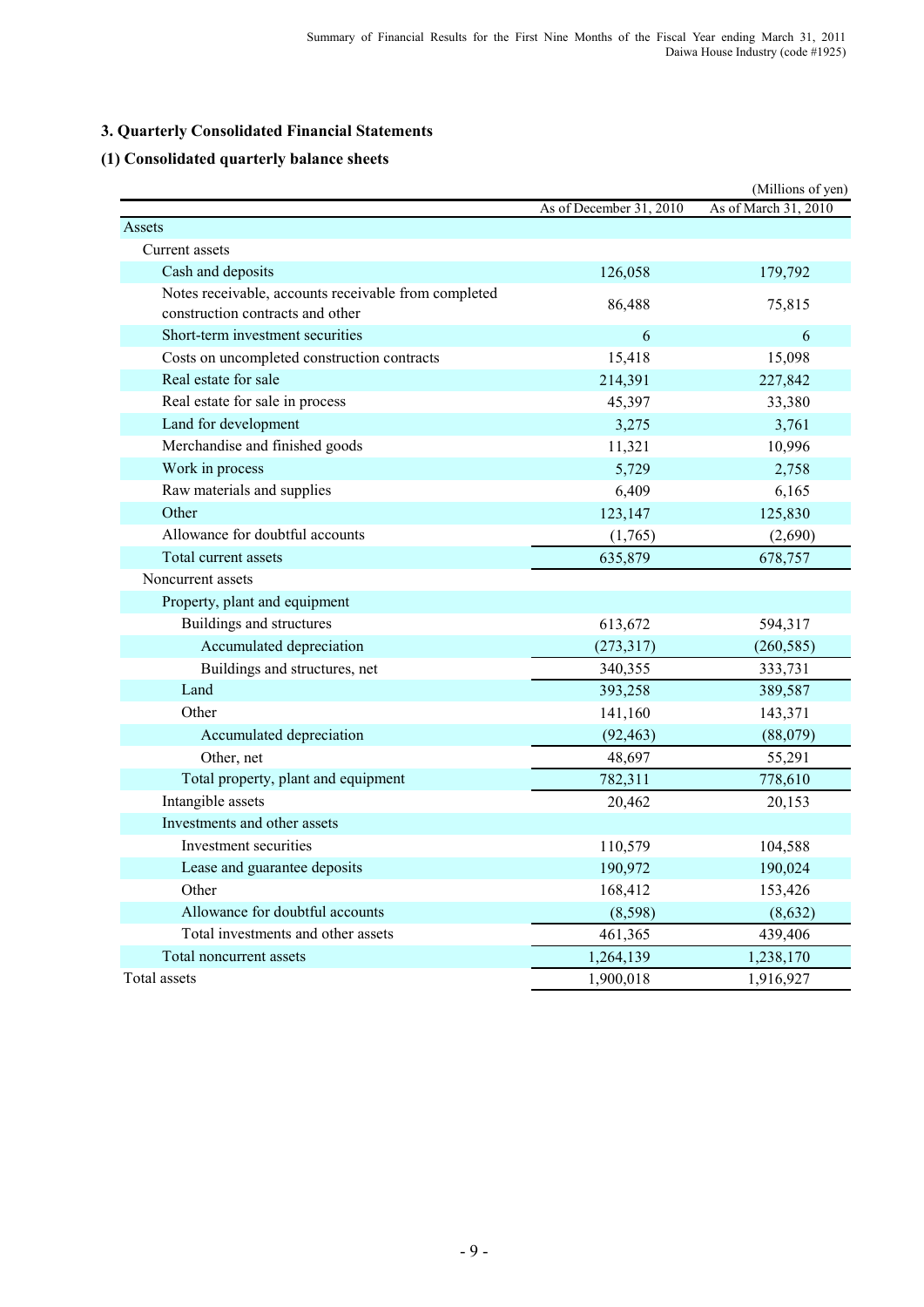|                                                                         |                         | (Millions of yen)    |
|-------------------------------------------------------------------------|-------------------------|----------------------|
|                                                                         | As of December 31, 2010 | As of March 31, 2010 |
| Liabilities                                                             |                         |                      |
| <b>Current liabilities</b>                                              |                         |                      |
| Notes payable, accounts payable for construction<br>contracts and other | 109,734                 | 113,807              |
| Short-term loans payable                                                | 10,580                  | 14,771               |
| Current portion of bonds payable                                        | 4,500                   |                      |
| Current portion of long-term loans payable                              | 17,854                  | 2,901                |
| Income taxes payable                                                    | 3,239                   | 24,037               |
| Advances received on uncompleted construction<br>contracts              | 37,335                  | 27,403               |
| Provision for bonuses                                                   | 11,334                  | 21,160               |
| Provision for warranties for completed construction                     | 6,427                   | 6,769                |
| Asset retirement obligations                                            | 1,574                   |                      |
| Other                                                                   | 139,081                 | 133,748              |
| Total current liabilities                                               | 341,661                 | 344,601              |
| Noncurrent liabilities                                                  |                         |                      |
| Bonds payable                                                           | 100,800                 | 105,300              |
| Long-term loans payable                                                 | 265,577                 | 335,388              |
| Long-term lease and guarantee deposited                                 | 226,777                 | 226,322              |
| Provision for retirement benefits                                       | 168,410                 | 163,711              |
| Asset retirement obligations                                            | 21,867                  |                      |
| Other                                                                   | 123,314                 | 123,834              |
| Total noncurrent liabilities                                            | 906,747                 | 954,556              |
| <b>Total liabilities</b>                                                | 1,248,409               | 1,299,157            |
| Net assets                                                              |                         |                      |
| Shareholders' equity                                                    |                         |                      |
| Capital stock                                                           | 110,120                 | 110,120              |
| Capital surplus                                                         | 226,824                 | 226,824              |
| Retained earnings                                                       | 397,001                 | 375,154              |
| Treasury stock                                                          | (19, 777)               | (19, 615)            |
| Total shareholders' equity                                              | 714,169                 | 692,484              |
| Valuation and translation adjustments                                   |                         |                      |
| Valuation difference on available-for-sale securities                   | 7,728                   | 6,696                |
| Revaluation reserve for land                                            | (64, 592)               | (77, 593)            |
| Foreign currency translation adjustment                                 | (6, 721)                | (4,765)              |
| Total valuation and translation adjustments                             | (63, 585)               | (75,662)             |
| Minority interests                                                      | 1,025                   | 948                  |
| Total net assets                                                        | 651,609                 | 617,769              |
| Total liabilities and net assets                                        | 1,900,018               | 1,916,927            |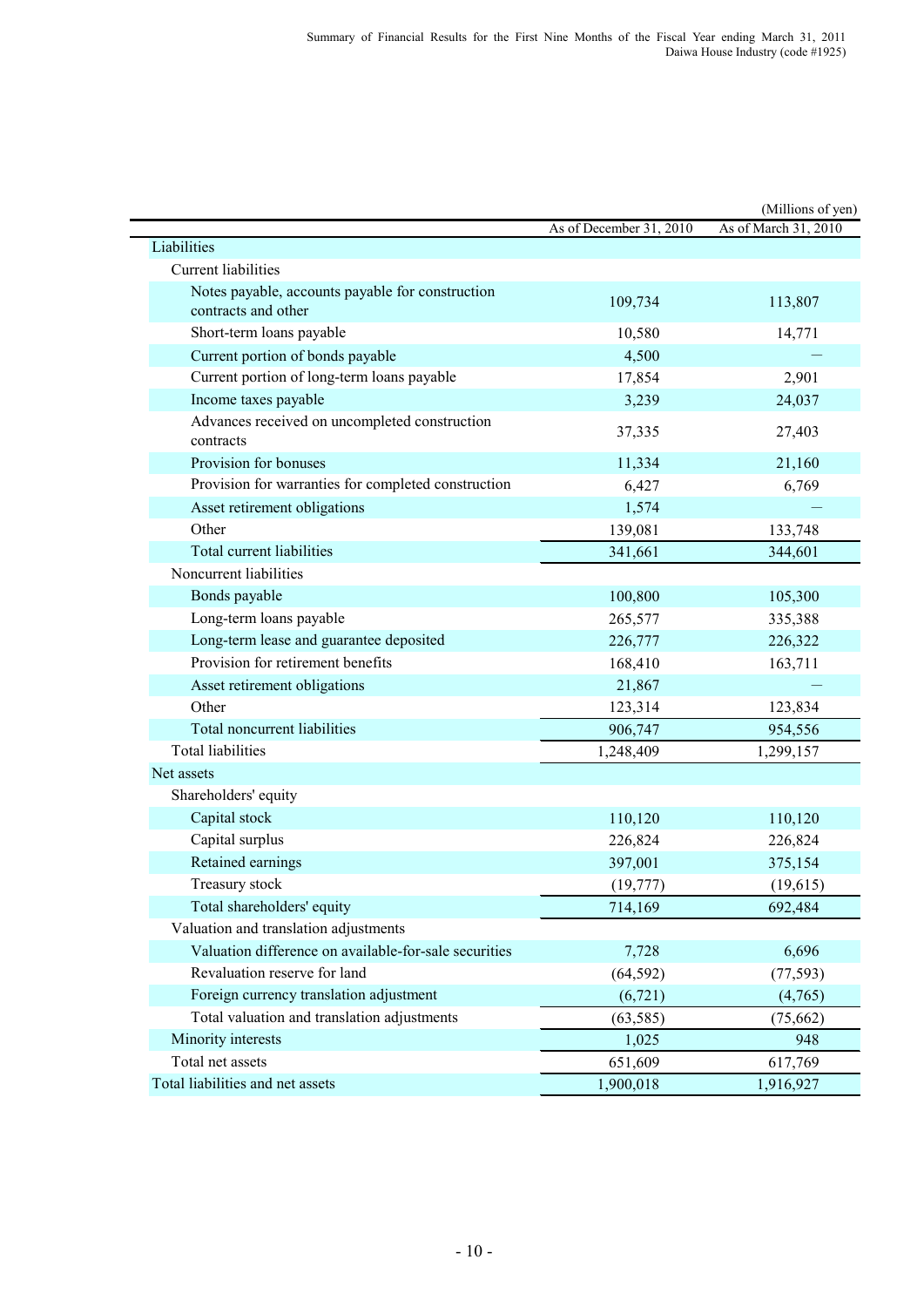## **(2) Consolidated quarterly statements of income**

## **For the nine months ended December 31, 2009 and 2010**

|                                                             |                       | (Millions of yen)     |
|-------------------------------------------------------------|-----------------------|-----------------------|
|                                                             | Nine months ended     | Nine months ended     |
|                                                             | December 31, 2009     | December 31, 2010     |
|                                                             | (From April 1, 2009   | (From April 1, 2010   |
|                                                             | to December 31, 2009) | to December 31, 2010) |
| Net sales                                                   | 1,166,473             | 1,235,026             |
| Cost of sales                                               | 936,270               | 977,380               |
| Gross profit                                                | 230,202               | 257,645               |
| Selling, general and administrative expenses                | 179,864               | 185,837               |
| Operating income                                            | 50,337                | 71,807                |
| Non-operating income                                        |                       |                       |
| Interest income                                             | 996                   | 1,684                 |
| Dividends income                                            | 1,051                 | 2,051                 |
| Equity in earnings of affiliates                            | 829                   | 404                   |
| Gain on settlement of derivatives                           | 375                   | 375                   |
| Gain on valuation of derivatives                            | 487                   | 201                   |
| Miscellaneous income                                        | 4,746                 | 4,505                 |
| Total non-operating income                                  | 8,487                 | 9,223                 |
| Non-operating expenses                                      |                       |                       |
| Interest expenses                                           | 4,487                 | 5,568                 |
| Provision of allowance for doubtful accounts                | 268                   |                       |
| Loss on valuation of derivatives                            | 832                   | 545                   |
| Miscellaneous expenses                                      | 3,115                 | 2,048                 |
| Total non-operating expenses                                | 8,704                 | 8,163                 |
| Ordinary income                                             | 50,121                | 72,868                |
| Extraordinary income                                        |                       |                       |
| Gain on sales of noncurrent assets                          | 39                    | 103                   |
| Gain on sales of investment securities                      |                       | 1,652                 |
| Gain on sales of investments in capital of subsidiaries and |                       |                       |
| affiliates                                                  |                       | 170                   |
| Gain on transfer of business                                |                       | 280                   |
| Gain on amortization of prior service cost                  | 204                   |                       |
| Reversal of liability for loss on disaster                  |                       | 1,303                 |
| Total extraordinary income                                  | 244                   |                       |
|                                                             |                       | 3,508                 |
| Extraordinary loss<br>Loss on sales of noncurrent assets    |                       |                       |
|                                                             | 61                    | 1,516                 |
| Loss on retirement of noncurrent assets                     | 452                   | 362                   |
| Impairment loss                                             | 156                   | 810                   |
| Loss on valuation of investment securities                  | 434                   | 986                   |
| Loss on adjustment for changes of accounting standard for   |                       | 2,804                 |
| asset retirement obligations                                |                       |                       |
| Loss on prior period adjustment                             |                       | 1,415                 |
| Other                                                       | 12                    | 135                   |
| Total extraordinary losses                                  | 1,117                 | 8,032                 |
| Income before income taxes and minority interests           | 49,248                | 68,344                |
| Income taxes-current                                        | 17,388                | 13,645                |
| Income taxes-deferred                                       | 3,772                 | 9,935                 |
| Total income taxes                                          | 21,161                | 23,580                |
| Income before minority interests                            |                       | 44,763                |
| Minority interests in income                                | 16                    | 59                    |
| Net income                                                  | 28,070                | 44,703                |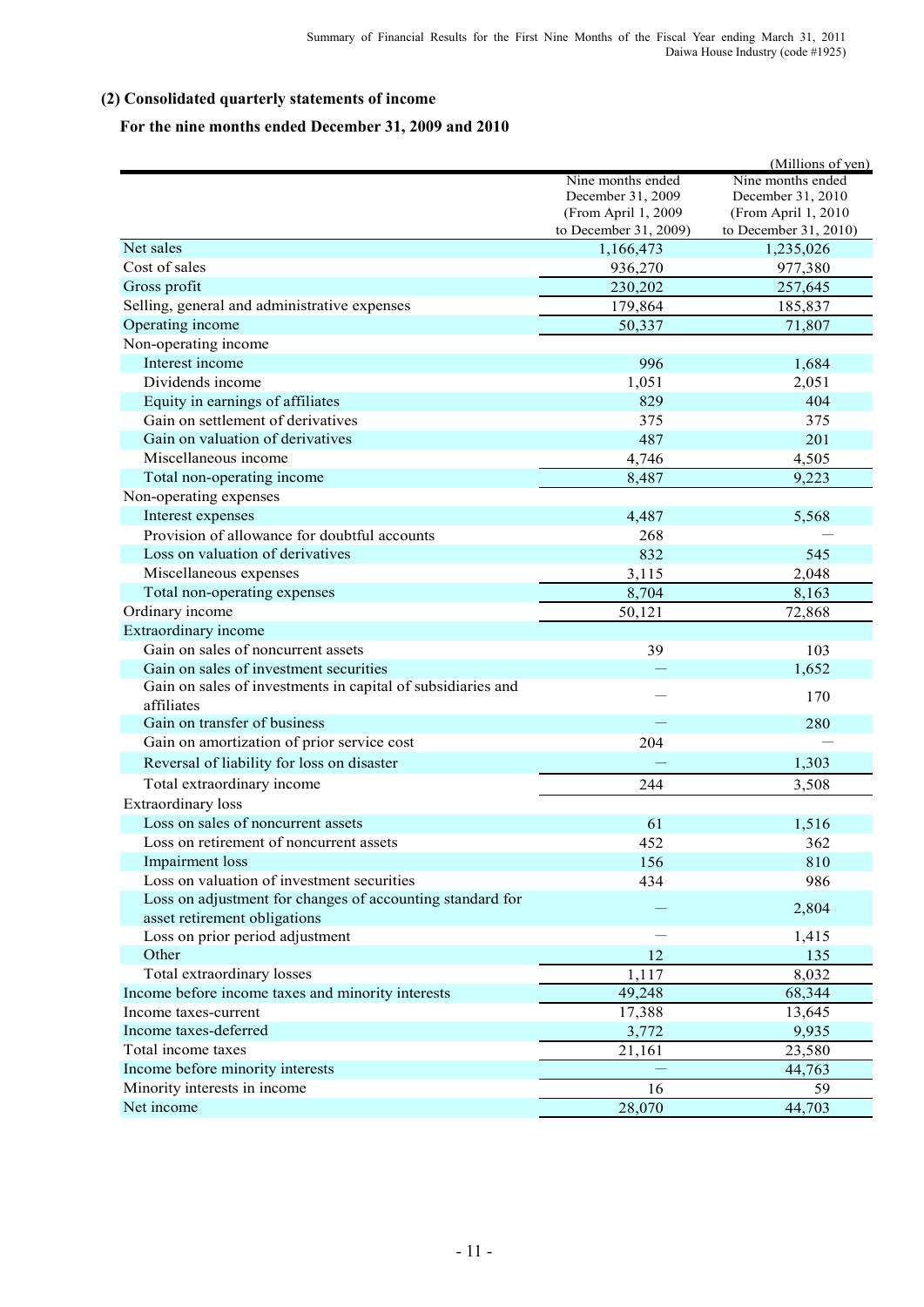## **(3) Consolidated quarterly statements of cash flows**

## **For the nine months ended December 31, 2009 and 2010**

|                                                             |                       | (Millions of yen)     |
|-------------------------------------------------------------|-----------------------|-----------------------|
|                                                             | Nine months ended     | Nine months ended     |
|                                                             | December 31, 2009     | December 31, 2010     |
|                                                             | (From April 1, 2009   | (From April 1, 2010   |
|                                                             | to December 31, 2009) | to December 31, 2010) |
| Net cash provided by (used in) operating activities         |                       |                       |
| Income before income taxes and minority interests           | 49,248                | 68,344                |
| Depreciation and amortization                               | 32,239                | 32,848                |
| Increase (decrease) in provision for retirement benefits    | 3,612                 | 4,699                 |
| Interest and dividends income                               | (2,048)               | (3,736)               |
| Interest expenses                                           | 4,487                 | 5,568                 |
| Equity in (earnings) losses of affiliates                   | (829)                 | (404)                 |
| Loss (gain) on sales and retirement of noncurrent assets    | 474                   | 1,775                 |
| Impairment loss                                             | 156                   | 810                   |
| Loss (gain) on valuation of investment securities           | 434                   | 986                   |
| Loss on adjustment for changes of accounting standard for   |                       |                       |
| asset retirement obligations                                |                       | 2,804                 |
| Decrease (increase) in notes and accounts receivable-trade  | (20,063)              | (10,672)              |
| Decrease (increase) in inventories                          | 75,555                | (2,208)               |
| Increase (decrease) in advances received on uncompleted     |                       |                       |
| construction contracts                                      | (27, 985)             | 10,469                |
| Increase (decrease) in notes and accounts payable-trade     | (31,598)              | (1,299)               |
| Other, net                                                  | (7, 564)              | 12,371                |
| Subtotal                                                    | 76,118                | 122,359               |
| Interest and dividends income received                      | 1,531                 | 2,632                 |
|                                                             |                       |                       |
| Interest expenses paid                                      | (3,764)               | (4, 634)              |
| Income taxes paid                                           | (17, 678)             | (40, 742)             |
| Net cash provided by (used in) operating activities         | 56,207                | 79,614                |
| Net cash provided by (used in) investing activities         |                       |                       |
| Purchase of property, plant and equipment and intangible    | (71, 495)             | (46,780)              |
| assets                                                      |                       |                       |
| Proceeds from sales of property, plant and equipment        | 192                   | 246                   |
| Purchase of investment securities                           | (3,246)               | (7,011)               |
| Proceeds from sales and redemption of investment securities | 452                   | 3,364                 |
| Purchase of investments in subsidiaries                     | (85)                  | (9)                   |
| Proceeds from purchase of investments in subsidiaries       | (13, 323)             |                       |
| resulting in change in scope of consolidation               |                       |                       |
| Proceeds from transfer of business                          |                       | 280                   |
| Proceeds from acquisition of business                       |                       | 3,193                 |
| Payments for lease and guarantee deposits                   | (14, 547)             |                       |
| Proceeds from collection of lease and guarantee deposits    |                       | 267                   |
| Other, net                                                  | (461)                 | (14, 045)             |
| Net cash provided by (used in) investing activities         | (102, 515)            | (60, 494)             |
| Net cash provided by (used in) financing activities         |                       |                       |
| Net increase (decrease) in short-term loans payable         | 3,228                 | (4,191)               |
| Increase (decrease) in commercial papers                    | 63,000                |                       |
| Proceeds from long-term loans payable                       | 12,057                | 41,706                |
| Repayment of long-term loans payable                        | (5, 732)              | (96, 522)             |
| Proceeds from issuance of bonds                             | 4,500                 |                       |
| Repayments of finance lease obligations                     | (496)                 | (829)                 |
| Purchase of treasury stock                                  |                       |                       |
| Proceeds from sales of treasury stock                       | (65)<br>11            | (193)<br>16           |
|                                                             |                       |                       |
| Cash dividends paid                                         | (13,900)              | (9, 844)              |
| Repayments of payables under fluidity lease receivables     | (4, 425)              | (2,945)               |
| Net cash provided by (used in) financing activities         | 58,177                | (72, 803)             |
| Effect of exchange rate change on cash and cash equivalents | (9)                   | (50)                  |
| Net increase (decrease) in cash and cash equivalents        | 11,860                | $\sqrt{53,734}$       |
| Cash and cash equivalents at beginning of period            | 105,381               | 179,743               |
| Cash and cash equivalents at end of period                  | 117,242               | 126,009               |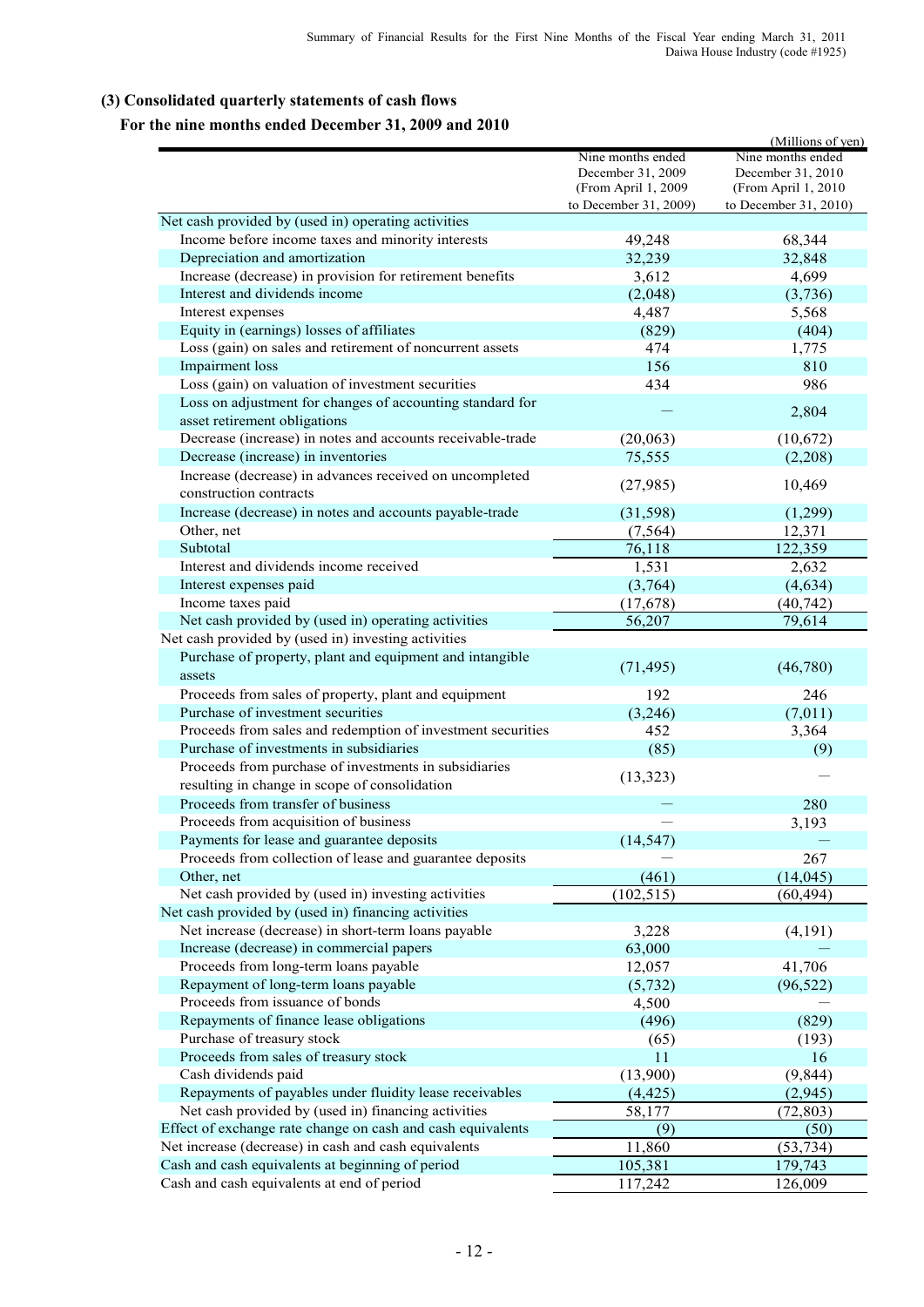## **(4) Notes on Premise of Going Concern**

No items to report.

#### **(5) Segment Information**

#### **[Information by business segment]**

The first nine months ended December 31, 2009 (From April 1, 2009 to December 31, 2009)

|                                              | Residential<br><b>Business</b><br>(millions<br>of yen) | Commercial<br>Construction<br><b>Business</b><br>(millions)<br>of yen) | Resort<br>Hotels and<br>Sports Life<br><b>Business</b><br>(millions)<br>of yen) | Home Center<br><b>Business</b><br>(millions)<br>of yen) | Other<br><b>Businesses</b><br>(millions)<br>of yen) | Total<br>millions)<br>of yen) | Eliminations<br>/Corporate<br>(millions)<br>of yen) | Consolidated<br>(millions)<br>of yen) |
|----------------------------------------------|--------------------------------------------------------|------------------------------------------------------------------------|---------------------------------------------------------------------------------|---------------------------------------------------------|-----------------------------------------------------|-------------------------------|-----------------------------------------------------|---------------------------------------|
| <b>Sales</b><br>$(1)$ Sales to<br>customers  | 674,244                                                | 343,135                                                                | 43,712                                                                          | 46,381                                                  | 58,998                                              | 1,166,473                     |                                                     | 1,166,473                             |
| $(2)$ Inter-segment<br>sales or<br>transfers | 1,265                                                  | 6,937                                                                  | 26                                                                              | 1,007                                                   | 39,812                                              | 49,050                        | (49,050)                                            |                                       |
| Total                                        | 675,509                                                | 350,073                                                                | 43,739                                                                          | 47,389                                                  | 98,811                                              | 1,215,523                     | (49,050)                                            | 1,166,473                             |
| Operating income<br>$(\text{loss})$          | 24,986                                                 | 40,395                                                                 | 5                                                                               | 1,359                                                   | (247)                                               | 66,499                        | (16, 161)                                           | 50,337                                |

#### **[Segment Information]**

#### **1. Outline of reportable business segments during the period under review**

 The reportable business segments of the Group consist of those for which separate financial information is available within the Group's structural units. Segments are also subject to regular reviews as the Management determines the allocation of management resources and assesses the business performance.

 The Daiwa House Group engages in a comprehensive business across a broad range of fields, including the construction of residential housing and commercial buildings. The Group established eight business segments, set up a comprehensive strategy for each business segment and operates based on its 2nd Medium-Term Management Plan, Challenge 2010, to enhance competitiveness with prompt decision-making and sophisticated expertise, integrating its value chain and sharing its customer base.

 Accordingly, our business segments consist of different products and services, based on their business domains. Excluding the Other Businesses segment, there are seven reportable business segments: Single-Family Houses, Rental Housing, Condominiums, Existing Home Business, Commercial Facilities, Business and Corporate Facilities, and Health and Leisure segments.

 In the Single-Family Houses segment, we engage in construction by order of single-family houses and sale of a package of a new house with lands. In Rental Housing segment, the Group conducts rental housing development, construction, management, operation, and real estate agency services. In the Condominium segment, we develop, and sell, and manage condominiums. In the Existing Home Business segment, the Group engages in renovation and real estate agency services. The Commercial Facilities segment develops, builds, manages, and operates commercial facilities. The Business and Corporate Facilities segment develops and builds logistics, manufacturing facilities and medical and nursing facilities, and builds, manages, and operates temporary facilities. The Health and Leisure segment engages in the management and operation of resort hotels, golf courses, fitness clubs and nursing facilities.